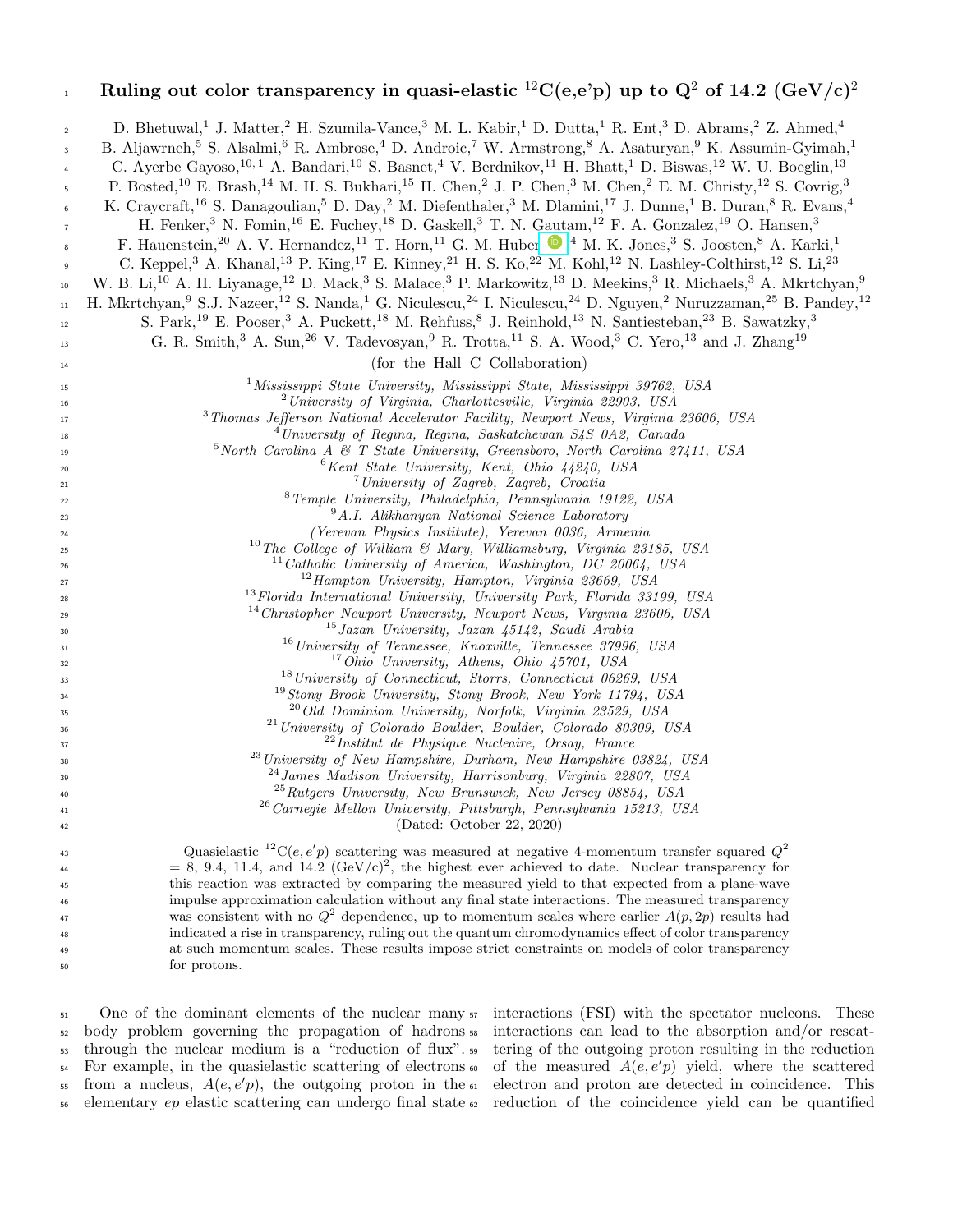$\omega$  in terms of the nuclear transparency  $(T)$ , defined for  $\omega$ <sup>64</sup> the  $A(e, e'p)$  process as the ratio of the measured to <sup>65</sup> the calculated Plane Wave Impulse Approximation<sub>123</sub> (PWIA) yield. The PWIA yield is calculated in the<sup>124</sup> <sup>67</sup> absence of FSI as well as initial state interactions (ISI). <sup>68</sup> Nuclear transparency for the  $A(e, e'p)$  process is then  $69$  the probability that the knocked-out proton escapes the  $127$ <sup>70</sup> nucleus without further interactions with the spectator  $\tau_1$  nucleons. Thus, the measurement of T remains of active<sub>129</sub> <sup>72</sup> interest for insight into the nuclear many body problem  $_{73}$  and the strong interaction between hadrons and nuclei  $[1]_{131}$  $[1]_{131}$ 74

75 At low energies, the strong interaction is well described<sup>133</sup>  $76$  in terms of nucleons (protons and neutrons) exchanging<sup>134</sup>  $\pi$  mesons [\[2\]](#page-5-1), whereas at high energies, perturbative<sup>135</sup>  $\eta_8$  Quantum Chromodynamics (pQCD) characterizes the  $\eta_8$ <sup>79</sup> strong force in terms of quarks and gluons carrying <sup>80</sup> color charge. Although these two descriptions are well 81 understood in their respective energy scales, the transi-139 <sup>82</sup> tion between them is not uniquely identified. Quantum<sup>140</sup> 83 Chromodynamics  $(QCD)$  predicts that protons produced<sup>141</sup> <sup>84</sup> in exclusive processes at sufficiently high 4-momentum 142  $\text{as}$  transfer  $(Q)$ , will experience suppressed final (initial)<sub>143</sub>  $_{36}$  state interactions resulting in a significant enhancement<sub>144</sub>  $\delta$ <sup>87</sup> in the nuclear transparency [\[3\]](#page-5-2). This unique prediction<sub>145</sub> 88 of QCD is named color transparency  $(CT)$ , and the<sub>146</sub> 89 observation of the onset of CT may help identify the $_{147}$ <sup>90</sup> transition between the two alternate descriptions of the<sub>148</sub> 91 strong force. Measurement of T can therefore test for  $_{149}$  $_{92}$  deviation from the expectations of conventional nuclear<sub>150</sub> 93 physics and the onset of quark-gluon degrees of freedom. 94

95 Mueller and Brodsky [\[3\]](#page-5-2) introduced CT as a direct<sup>153</sup> <sup>96</sup> consequence of the concept that in exclusive processes <sup>97</sup> at sufficiently high momentum transfer, hadrons are 155 <sup>98</sup> produced in a small point-like configuration (PLC). 99 Quantum mechanics accounts for the existence of 157 <sup>100</sup> hadrons that fluctuate to a PLC, and a high momentum <sup>101</sup> transfer virtual photon preferentially interacts with a 102 hadron in a PLC (with transverse size  $r_{\perp} \approx 1/Q$ ). This 160 <sup>103</sup> phenomenon is sometimes referred to as "squeezing" [\[4\]](#page-5-3). 161  $_{104}$  The reduced transverse size, color neutral PLC is<sub>162</sub>  $105$  screened from external fields, analogous to a reduced<sub>163</sub>  $_{106}$  transverse size electric dipole [\[4\]](#page-5-3). At sufficiently high<sub>164</sub> <sup>107</sup> Lorentz factor, the PLC maintains its compact size long<sub>165</sub>  $_{108}$  enough (referred to as "freezing") to traverse the nuclear  $_{109}$  volume while experiencing reduced interaction with  $_{110}$  the spectator nucleons. It thereby experiences reduced<sub>168</sub>  $_{111}$  attenuation in the nucleus due to color screening and<sub>169</sub> <sup>112</sup> the properties of the strong force [\[4\]](#page-5-3). The onset of  $CT_{170}$  $_{113}$  is thus a signature of QCD degrees of freedom in nuclei<sub>171</sub>  $_{114}$  and is expected to manifest as an increase in T with  $_{172}$ <sup>115</sup> increasing momentum transfer.

<sup>117</sup> CT is well-established at high energies, see for example<sub>175</sub>  $_{118}$  Ref. [\[1\]](#page-5-0), but the energy regime for the onset of CT is $_{176}$ <sup>119</sup> less well known. In fact, the suppression of further <sup>120</sup> interactions with the nuclear medium is a fundamental

116

assumption necessary to account for Bjorken scaling in deep-inelastic scattering at small  $x_B$  [\[5\]](#page-5-4). Moreover, the onset of CT is of specific interest as it can help identify <sup>124</sup> the relevant 4-momentum transferred squared  $(Q^2)$ where factorization theorems are applicable  $[6]$  enabling the extraction of Generalized Parton Distributions  $(GPDs)$  [\[7,](#page-5-6) [8\]](#page-5-7). At intermediate energies, there exists a trade off between the selection of the PLC and its expansion as it transits the nucleus. Therefore, the onset of CT is best observed at the intermediate energy regime where the expansion distance of the PLC becomes signif-<sup>132</sup> icant compared to the nuclear radius. Theory anticipates that it is more probable to observe the onset of CT at lower energies for meson production than for baryons as it is more probable for quark-antiquark pairs (mesons) to form a PLC than three quark systems (baryons) [\[9\]](#page-5-8). Additionally, the significantly larger Lorentz factor for mesons ensures that the expansion distance over which the PLC fluctuates back to its equilibrium configuration can be as large as the nuclear radius at lower energies for mesons than for baryons  $[10]$ .

The predicted onset of CT for final-state mesons has been demonstrated in several experiments at Jefferson  $_{145}$  Lab (JLab). Pion photoproduction cross sections of  $^{4}$ He to <sup>146</sup> <sup>2</sup>H were found to be consistent with CT theories showing a positive rise in the ratio  $[11]$ . Precise and systematic studies of pion electroproduction on a range of targets established a positive slope in the transparency <sup>150</sup> ratios for  $Q^2$  in the range from  $1-\overline{5}$  (GeV/c)<sup>2</sup>, as well as an A-dependence of the slope. These results were found <sup>152</sup> to be consistent with models that include CT [\[12,](#page-5-11) [13\]](#page-5-12). The onset of CT in mesons was further confirmed by a <sup>154</sup> JLab experiment measuring the nuclear transparency of  $\rho^0$  electroproduction which showed slopes vs  $Q^2$ consistent with the same CT models [\[14\]](#page-5-13) as the pions. While empirical evidence conclusively confirms the onset of CT in mesons at momentum scales corresponding to <sup>159</sup>  $Q^2 \approx 1 \text{ (GeV/c)}^2$ , the observation of the onset of CT in baryons is somewhat ambiguous.

In a pioneering experiment at the Brookhaven National Lab (BNL), the E850 collaboration attempted to measure the onset of CT using a large-angle proton knockout  $A(p, 2p)$  reaction [\[15\]](#page-5-14). The nuclear transparency was measured as the ratio of the quasielastic <sup>167</sup> cross section from a nuclear target to that of the free  $pp$  cross section. The transparency was measured as a function of an effective beam momentum,  $P_{\text{eff}}$ , and was shown to have a positive rise, consistent with CT, from  $P_{\text{eff}} = 5.9$ –9 GeV/c [\[15\]](#page-5-14). However, a subsequent decrease in the transparency was observed between  $P_{\text{eff}} =$  $173$  9.5–14.4 GeV/c that was not consistent with CT [\[16–](#page-5-15) <sup>174</sup> [18\]](#page-5-16). This enhancement and subsequent fall in the nuclear transparency spans a  $Q^2$  (Mandelstam  $-t$ ) range of 4.8–  $12.7 \text{ (GeV/c)}^2$  and outgoing proton momentum range of  $3.3-7.7 \text{ GeV/c}$ . Two possible explanations for the decrease in transparency at the higher momenta are: an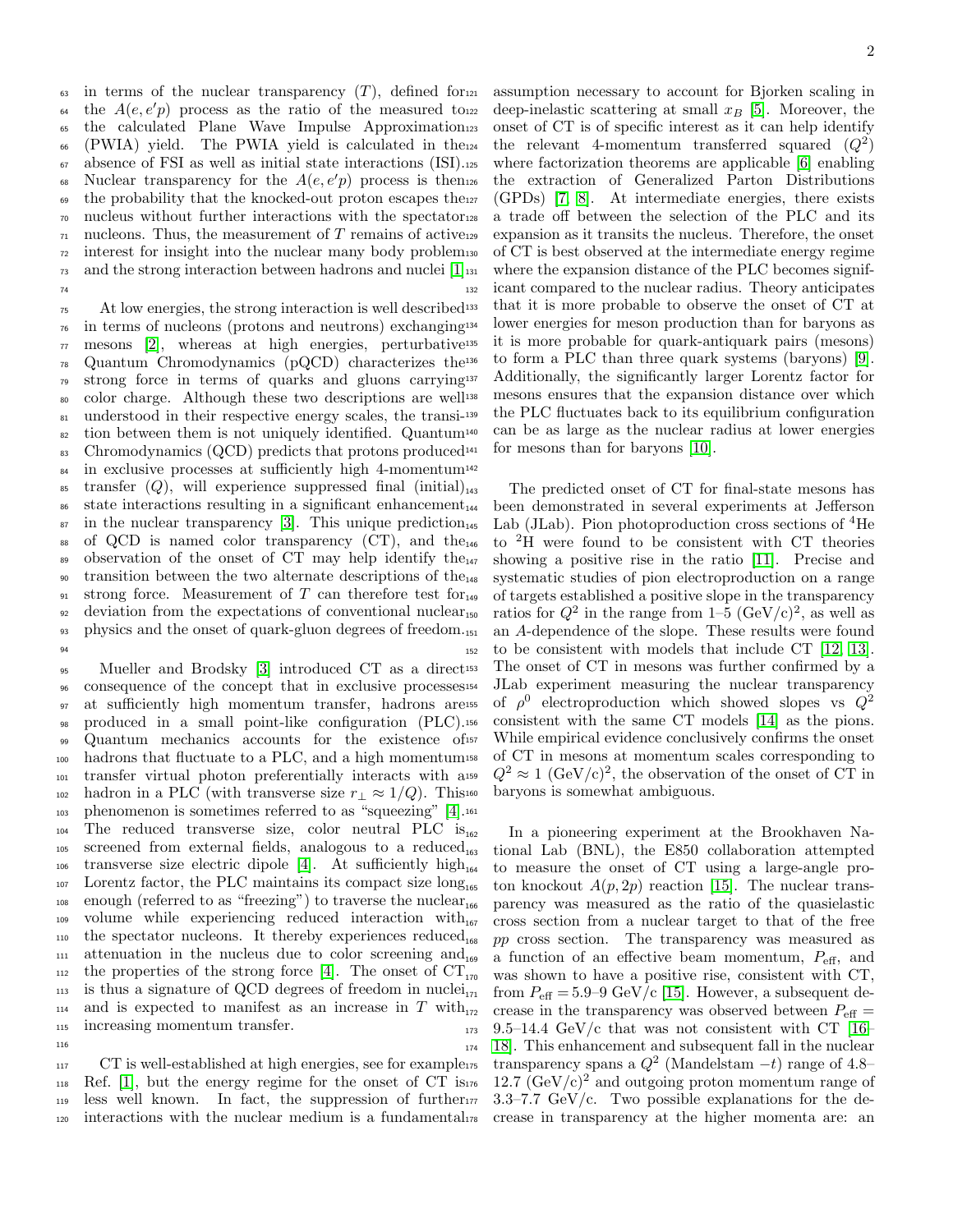179 in-medium suppression of the energy dependence of the<sub>236</sub>

180 pp elastic cross section known as nuclear filtering [\[19\]](#page-5-17) [\[20\]](#page-5-18),  $_{237}$ 

<sup>181</sup> or the excitation of charmed quark resonances or other

<sup>182</sup> exotic multi-quark states [\[21\]](#page-5-19).

183 In the  $A(p, 2p)$  reaction both the incoming and out-241 <sup>184</sup> going protons experience a reduction of flux making it <sup>185</sup> more challenging to interpret. Consequently, the am-<sup>186</sup> biguous results from the BNL experiment were investi- $_{187}$  gated with the  $(e, e'p)$  process, which employs electrons, <sup>188</sup> a weakly interacting probe, to avoid the complication of 246 189 the reduction of flux of the hadronic probe. Furthermore, 247 190 compared to the  $(p, 2p)$  process, the elementary elastic  $ep<sub>248</sub>$  $_{191}$  scattering cross section is accurately known and smoothly<sub>249</sub> varying with energy transfer, and the  $A(e, e'p)$  process is <sup>193</sup> less sensitive to the poorly known large momentum com-<sup>194</sup> ponents of the nuclear wave function [\[22\]](#page-5-20).

Previous  $A(e, e'p)$  experiments [\[23–](#page-5-21)[26\]](#page-5-22) have measured <sup>196</sup> the nuclear transparency of protons on a variety of nuclei <sup>197</sup> up to  $Q^2 = 8.1 \text{ (GeV/c)}^2$ . These experiments yielded <sup>198</sup> missing energy and momentum distributions consistent <sup>199</sup> with conventional nuclear physics and did not observe  $_{200}$  any  $Q^2$  dependence in the nuclear transparency. This  $_{201}$  ruled out the onset of CT for protons at  $Q^2$  values corre-202 sponding to outgoing proton momenta of  $5 \text{ GeV}/c$ , which <sup>203</sup> in some interpretations is just before the rise of trans-204 parency noted in the  $A(p, 2p)$  data.

<sup>205</sup> The recent 12 GeV upgrade at JLab allows access to  $_{206}$  the entire  $Q^2$  range and outgoing proton momentum <sup>207</sup> range of the BNL experiment for the first time. It <sup>208</sup> also allows significant overlap between the knocked <sup>209</sup> out proton momentum in electron scattering and the 210 effective proton momentum quoted by the BNL  $A(p, 2p)$ <sup>211</sup> experiment, within the range where the enhancement in <sup>212</sup> nuclear transparency was observed [\[15\]](#page-5-14). These features 213 make it possible to explore all possible variables  $(Q^2,$ <sup>214</sup> incident or outgoing proton momentum) that could be 259 <sup>215</sup> driving the enhancement in transparency observed in the <sup>260</sup> 216 BNL experiment. In this letter, we report on the latest<sub>261</sub>  $_{217}$  quasi-elastic electron scattering experiment to search for  $_{262}$ <sup>218</sup> the onset of CT at the upgraded JLab. This experiment <sup>219</sup> extends the nuclear transparency measurements in  $220 \t 12C(e,e'p)$  to the highest  $Q^2$  to date and covers the  $_{221}$  complete kinematic phase space of the enhancement<sub>266</sub> <sup>222</sup> observed by the BNL experiment. 223

 The experiment was carried out in Hall C at JLab and was the first experiment to be completed in Hall C  $_{226}$  after the upgrade of the continuous wave (CW) electron  $_{271}$  beam facility (CEBAF) accelerator. The experiment used the CW electron beam with beam energies of 6.4 229 and 10.6 GeV and beam currents up to 65  $\mu$ A. The<sub>274</sub> total accumulated beam charge was determined with  $_{231}$  < 1\% uncertainty by a set of resonant-cavity based  $_{276}$  beam-current monitors and a parametric transformer monitor. The beam energy was determined with an uncertainty of 0.1% by measuring the bend angle of the beam, on its way into Hall C, as it traversed a

set of magnets with precisely known field integrals. The main production target was a carbon foil of  $4.9\%$ radiation lengths (rl), while a second carbon foil of  $1.5\%$ <sup>239</sup> rl was used for systematic studies. The thickness of the <sup>240</sup> foils was measured to better than 0.5%. A 10-cm-long  $_{241}$  (726 mg/cm<sup>2</sup>) liquid hydrogen target was used for normalization to the elementary  $ep$  scattering process. Two aluminum foils placed 10-cm apart were used to monitor the background from the aluminum end caps of the hydrogen target cell. The beam incident on the liquid hydrogen target was rastered over a  $2\times2$  mm<sup>2</sup> area to suppress density variations from localized boiling.

The scattered electrons were detected in the existing High Momentum Spectrometer (HMS, momentum acceptance  $\Delta p/p \pm 10\%$ , solid angle  $\Omega = 7$  msr) [\[25\]](#page-5-23) in co-<sup>252</sup> incidence with the knocked-out protons detected in the new Super High Momentum Spectrometer (SHMS, momentum acceptance  $\Delta p/p$  from -10 to +12%, solid angle  $\Omega = 4$  msr) [\[27\]](#page-5-24). The SHMS central angle was chosen to detect protons along the electron three-momentum trans-<sup>257</sup> fer,  $\vec{q}$ . The kinematics of the four different  $Q^2$  settings are shown in Table [I.](#page-2-0) The solid angle of the spectrome-

<span id="page-2-0"></span>TABLE I. The kinematic settings of the experiment. The electron beam energy was 6.4 GeV for the  $Q^2 = 8.0$  (GeV/c)<sup>2</sup> setting and 10.6 GeV for the rest. The protons were detected along the electron three-momentum transfer,  $\vec{q}$ .

| $\mathbf{Q}^2$<br>$(GeV/c)^2$ | $\theta^{lab}$<br>$\cdot$ e<br>$(\text{deg})$ | $p_{\mathbf{e}'}$<br>(GeV/c) | $\theta_{\bf p}^{lab}$<br>$(\text{deg})$ | $p_{\bf p}$<br>(GeV/c) |
|-------------------------------|-----------------------------------------------|------------------------------|------------------------------------------|------------------------|
| 8.0                           | 45.1                                          | 2.125                        | 17.1                                     | 5.030                  |
| 9.4                           | 23.2                                          | 5.481                        | 21.6                                     | 5.830                  |
| 11.4                          | 28.5                                          | 4.451                        | 17.8                                     | 6.882                  |
| 14.2                          | 39.3                                          | 2.970                        | 12.8                                     | 8.352                  |

ters was defined for electrons and the coincident  $(e, e)p$ process by a 2-in-thick tungsten alloy collimator. The detector packages in the two spectrometers were similar, they included four planes of segmented scintillators (except for the last plane in SHMS which used quartz) bars) that were used to form the trigger and to provide <sup>267</sup> time-of-flight information. Two 6-plane drift chambers <sup>268</sup> were used to measure particle tracks with better than  $250 \mu m$  resolution. The tracking efficiency was continuously monitored with an uncertainty of  $\approx 0.1\%$  for the HMS and  $\langle 0.5\%$  for the SHMS. The uncertainty was obtained from the average variation of the tracking efficiency when using three independent criteria for determining the efficiency. The typical resolutions in the HMS  $(SHMS)$  were 0.2%  $(0.1\%)$  for momentum, 0.8  $(0.9)$  mrad for horizontal angle and  $1.2$  (1.1) mrad for the vertical angle. In the HMS, a threshold gas Cherenkov detector and a segmented Pb-glass calorimeter were used for electron identification. The protons in the SHMS were identified by coincidence time after excluding pions using a noble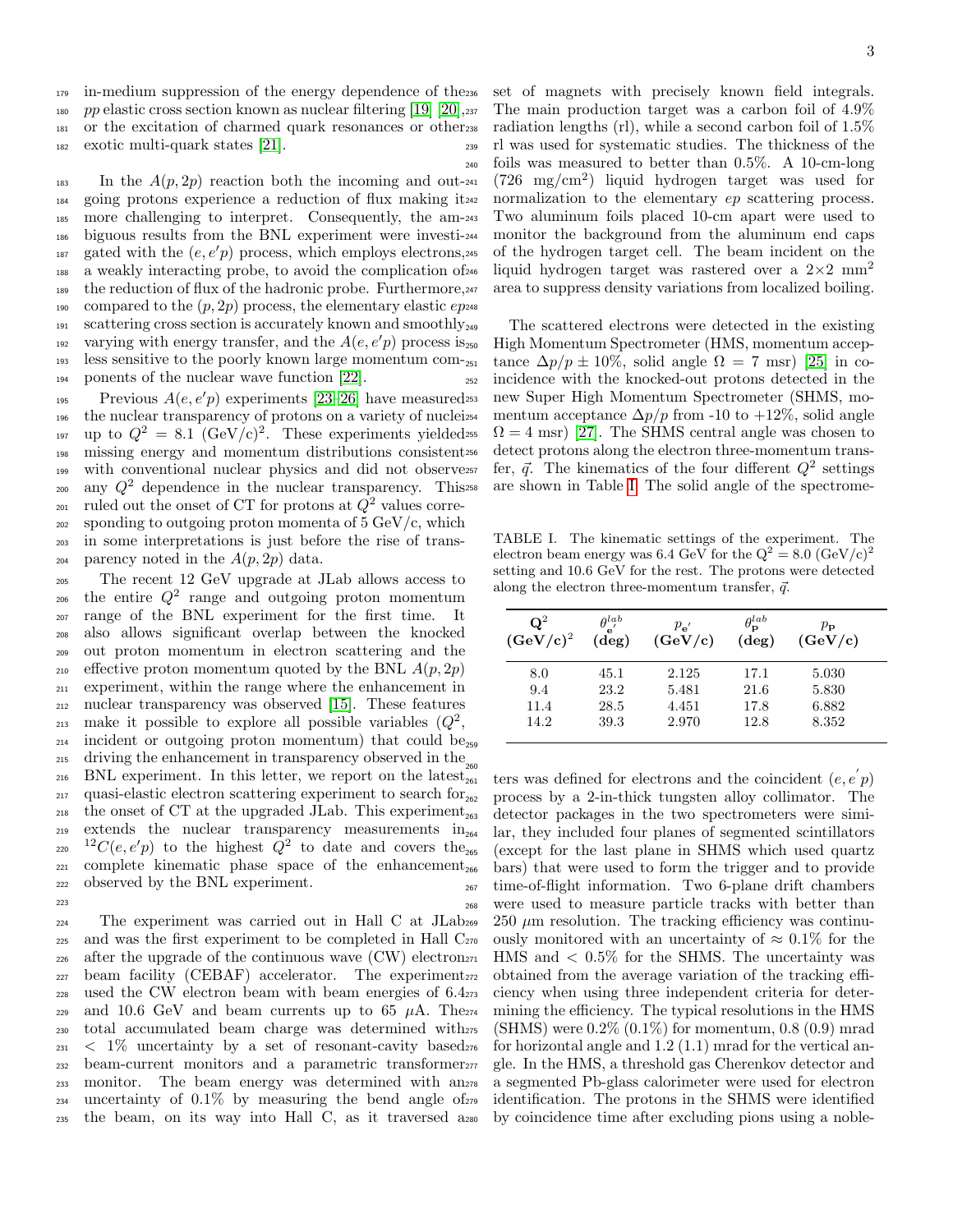gas threshold Cherenkov detector and a segmented Pb- glass calorimeter. The pion-to-electron ratio in the HMS <sup>283</sup> ranged from  $\approx 10^{-1}$  to  $10^{-3}$ , while the pion-to-proton  $_{284}$  ratio in the SHMS was always  $< 0.2$ . The corrections for particle energy loss through the spectrometers were determined to better than 1%. The electron-proton co- incidence events were recorded in 1-hour-long runs via a pipelined data acquisition system operated using the CEBAF Online Data Acquisition (CODA) software pack- age [\[28\]](#page-5-25). Singles (inclusive) electron and proton events were separately recorded for systematic studies.

 The individual electron and proton tracks for each coincidence event were reconstructed back to the target. The coincidence time was determined as the difference in the time of flight between the two spectrometers with corrections to account for path-length variations from the central trajectory and the individual start-times. The coincidence time spectrum had a width of 380 ps, sufficiently smaller than the 4 ns beam structure. The 300 rate of accidental coincidences was  $< 0.2\%$ .

 At each kinematic setting, the charge-normalized ex-303 perimental yield for ep coincidences measured on the hy-341 drogen target was compared to a parameterization of the known ep elastic scattering cross section [\[29\]](#page-5-26) through a Monte Carlo simulation of the experiment [\[30\]](#page-5-27) (see Fig. [1\)](#page-3-0). The simulation included a realistic model of the spectrometer magnetic transport properties, the detailed geometries of all the detectors and intervening materials, and models for processes such as multiple scattering, ion- ization energy loss and radiative effects. The experimen- tal yield was corrected for detector and tracking ineffi- ciencies, computer and electronic dead-times and proton absorption in SHMS. The density of the liquid hydro- gen target varies with the incident electron beam current (beam boiling effect), and the experimental yield was cor-317 rected for this effect. The correction was determined tosss 318 be  $(2.6\pm0.4)\%$  at the highest beam current (65  $\mu$ A). Thess hydrogen yield was found to be consistent with the known 320 ep elastic scattering world data, validating the analysis358 procedure. The comparison to the Monte Carlo yield was used to determine the normalization uncertainty of  $323 \pm 1.8\%.$ 



301

326 The electron beam energy/momentum  $(E_e/\vec{p}_e)^{363}$ 327 and the energy/momentum of the scattered electron<sup>364</sup> <sup>328</sup>  $(E_{e'}/\vec{p}_{e'})$  measured by the HMS were used to determine <sup>329</sup>  $\vec{q} = \vec{p}_e - \vec{p}_{e'}$  and the energy transfer  $\nu = E_e - E_{e'}$ <sup>366</sup> 330 for each coincidence event. The kinetic energy  $(T_{p'})^{367}$ 331 and momentum  $(\vec{p}_{p'})$  of knocked out protons measured<sup>368</sup> 332 in the SHMS were used to determine the missing<sup>369</sup> 333 energy  $E_m = \nu - T_{p'} - T_{A-1}$  and missing momentum<sup>370</sup> 334  $\vec{p}_m = \vec{p}_{p'} - \vec{q}$  for the coincidence event, where  $T_{A-1}$  is<sup>371</sup> 335 the reconstructed kinetic energy of the  $A-1$  recoiling<sup>372</sup>  $336$  nucleus. The experimental yield on the  $^{12}$ C target was <sup>337</sup> obtained by integrating the charge-normalized coinci-338 dence events over a phase space defined by  $E_m < 80$ 



<span id="page-3-0"></span>FIG. 1. The ratio of measured yield to the simulation  $(SIMC)$  [\[30\]](#page-5-27) yield is shown for elastic ep scattering from hydrogen for  $E_m < 65$  MeV and  $|p_m| < 65$  MeV/c. Only the statistical uncertainties are shown. The solid horizontal line is a fit to a constant value with the shaded band representing the normalization uncertainty of 1.8% determined from these yield ratios and includes the  $\approx 1\%$  variation in the ratio when the  $E_m$  and  $|p_m|$  cuts are varied.

339 MeV and  $|\vec{p}_m|$  < 300 MeV/c. These constraints eliminate inelastic contributions such as from pion production and ensure exclusivity. The experimental yield was corrected for all known inefficiencies of both spectrometers such as the detector efficiencies  $(97\% - 99\%)$ , trigger efficiency  $(98\% - 99\%)$ , tracking efficiencies  $(99\% - HMS)$ and  $94\%$  -  $99\%$  -SHMS), computer and electronic livetimes  $(94\% - 99\%)$ , and proton absorption in the SHMS  $(\approx 8\%)$ . The systematic uncertainty arising from the cut dependence of the experimental yield was determined by varying the cuts one at a time and recording the variation in yields for the different kinematic settings. The quadrature sum of the variation over all the different cuts was used as the event selection uncertainty  $(\approx 1.4\%)$ . The uncertainty due to the livetime and the detector and trigger efficiencies was determined from a set of luminosity scans in each spectrometer performed  $\frac{12}{356}$  immediately before and after the experiment on a  $^{12}$ C target. The charge-normalized yield from these scans for each spectrometer was found to be independent of the beam current within statistical uncertainties, and the average variation in the normalized yield vs beam <sup>361</sup> current was recorded as the systematic uncertainty <sup>362</sup> (0.5%). The uncertainty due to the charge measurement was estimated to be  $\langle 1 \rangle$  which was validated by the change in the charge-normalized experimental yield when varying the minimum beam current cut.

367 A Monte Carlo simulation of the  $A(e, e'p)$  process was performed assuming the plane-wave impulse approximation (PWIA) to be valid, in which case the  $\vec{p}_m$ is equal to the initial momentum of the proton in the carbon nucleus, and the cross section is calculated in a factorized form as:

$$
\frac{d^6\sigma}{dE_{e'}d\Omega_{e'}dE_{p'}d\Omega_{p'}} = E_{p'}|p_{p'}|\sigma_{ep}S(E_m, \vec{p}_m),\qquad(1)
$$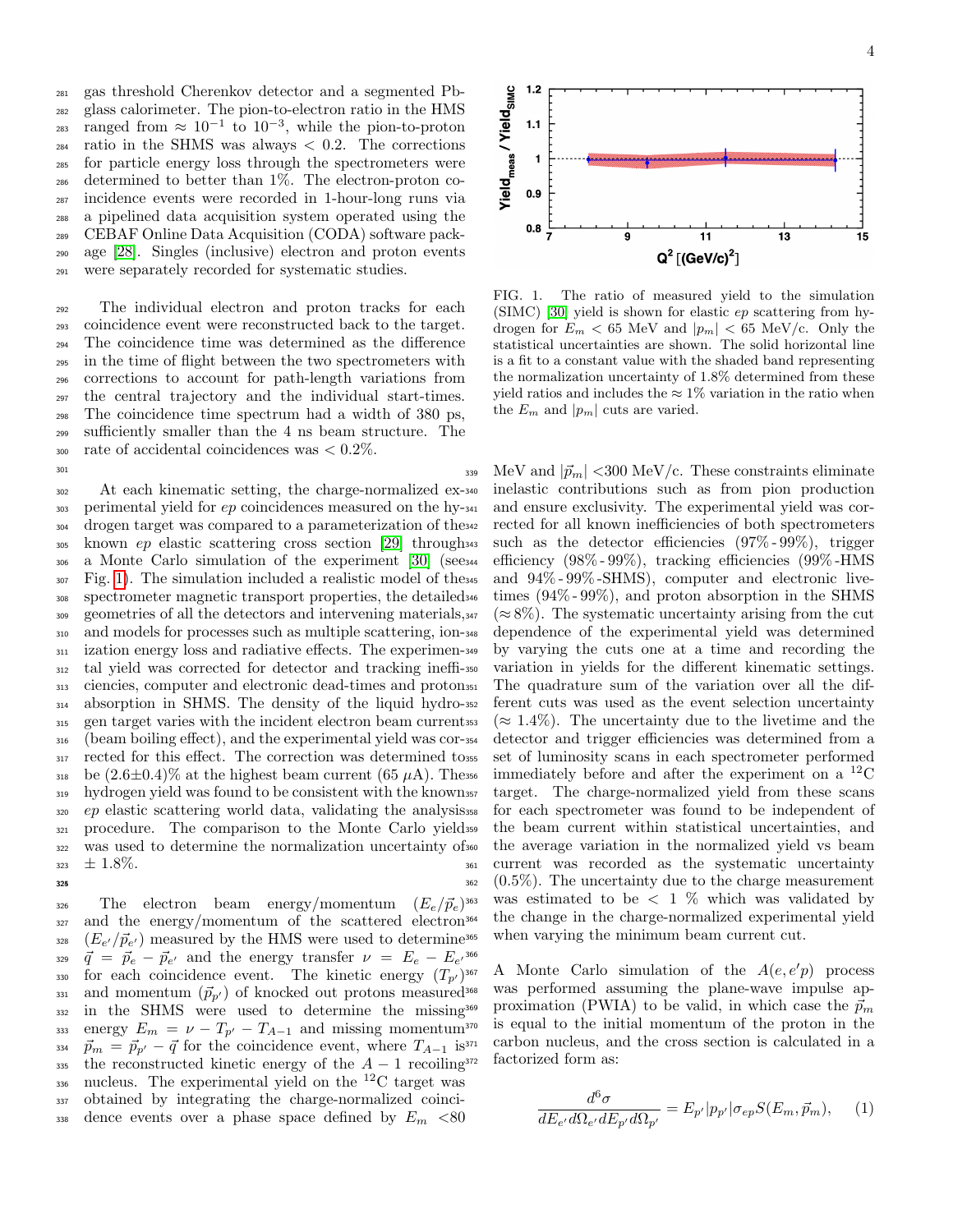373 where  $\Omega_{e'}$ ,  $\Omega_{p'}$  are the solid angles of the outgoing elec- $374$  tron and proton respectively,  $\sigma_{ep}$  is the off-shell ep cross 375 section and  $S(E_m, \vec{p}_m)$  is the spectral function defined as <sup>376</sup> the joint probability of finding a proton with momentum  $\mathfrak{p}_m$  and separation energy  $E_m$  within the nucleus. The <sup>378</sup> simulation used the De Forest  $\sigma_1^{cc}$  prescription [\[31\]](#page-5-28) for the <sup>379</sup> off-shell cross section, and the simulated yield was insen-380 sitive  $( $0.1\%$ )$  to the off-shell effect. The independent <sup>381</sup> particle spectral functions used in the simulation were <sup>382</sup> the same as the ones used in Ref. [\[23–](#page-5-21)[26\]](#page-5-22). The effect <sup>383</sup> of nucleon-nucleon correlations, which cause the single 384 particle strength to appear at high  $E_m$ , was included by 385 applying a correction factor of  $1.11 \pm 0.03$  as previously <sup>386</sup> determined in Ref. [\[32\]](#page-5-29). The simulated yield was ob-<sup>387</sup> tained by integrating over the same phase-space volume <sup>388</sup> as for the experimental data. The total model-dependent 389 uncertainty due to the uncertainty in the spectral func-408  $\frac{390}{2}$  tion  $(2.8\%)$  and the corrections due to nucleon-nucleon<sup>409</sup> <sup>391</sup> correlations was estimated to be 3.9%. 392



<span id="page-4-0"></span>FIG. 2. The missing momentum,  $p_m$ , for the carbon data is shown for each kinematic setting. (a)  $Q^2 = 8.0$  (b)  $Q^2 = 9.4$ (c)  $Q^2 = 11.4$  and (d)  $Q^2 = 14.2 \, (\text{GeV/c})^2$ 

393 394

<sup>395</sup> The <sup>12</sup>C(*e*, *e'p*) yields as a function of  $p_m$  are shown in <sup>396</sup> Fig [2,](#page-4-0) along with the simulated yields. The constraint 397 of  $E_m < 80$  MeV was applied to both data and simula-<sup>398</sup> tion. The shape of the data and simulated distributions agree with each other very well for all four  $Q^2$  settings, <sup>400</sup> validating the use of the impulse approximation. It also <sup>401</sup> indicates the robustness of the spectrometer models in <sup>402</sup> the Monte Carlo simulation. The uncertainty from the 403 spectrometer acceptance was estimated to be  $2.6\%$  by  $416$ <sup>404</sup> comparing the measured and simulated focal plane posi-<sup>405</sup> tions and angles as well as the reconstructed angles and<sup>417</sup> 406 momenta at the reaction vertex. The  $p_m$  distributions. <sup>407</sup> shown in Fig. [2](#page-4-0) are very sensitive to the reconstructed

<span id="page-4-1"></span>TABLE II. Systematic Uncertainties

| Source                        | $Q^2$ dependent uncertainty (%)  |
|-------------------------------|----------------------------------|
| Spectrometer acceptance       | 2.6                              |
| Event selection               | 1.4                              |
| Tracking efficiency           | 0.5                              |
| Radiative corrections         | 1.0                              |
| Live time $&$ Det. efficiency | 0.5                              |
| Source                        | Normalization uncertainty $(\%)$ |
| Free cross section            | 1.8                              |
| Target thickness              | 0.5                              |
| Beam charge                   | 1.0                              |
| Proton absorption             | 1.2                              |
| Total                         | 4.0                              |

momenta and angles and the average bin-by-bin difference between the data and simulated spectra normalized to each other was used as the systematic uncertainty due <sup>411</sup> to acceptance. Table [II](#page-4-1) lists the major sources of system-<sup>412</sup> atic uncertainty. The total uncertainty is calculated as <sup>413</sup> the quadrature sum. The model dependent uncertainty <sup>414</sup> is not included in the table.



<span id="page-4-2"></span>FIG. 3. The carbon nuclear transparency from this experiment along with all previous experiments [\[23](#page-5-21)[–26,](#page-5-22) [33\]](#page-5-30). The negative 4-momentum transfer squared is shown along the x−axis (bottom scale), and the momentum of the knocked out proton is also shown along the top scale of the  $x$ −axis. The solid magenta line is a Glauber calculation that excludes color transparency effects [\[34\]](#page-5-31). The dashed lines are theory predictions including CT [\[35\]](#page-5-32) for two different set of parameters and the solid blue line is a prediction from a relativistic Glauber calculation with CT [\[36\]](#page-5-33). The error bars show the statistical uncertainty while the band shows the 4.0 % systematic uncertainty. The 3.9% model dependent uncertainty is not shown.

The nuclear transparency was extracted as the ratio of experimental yield to the PWIA yield integrated over